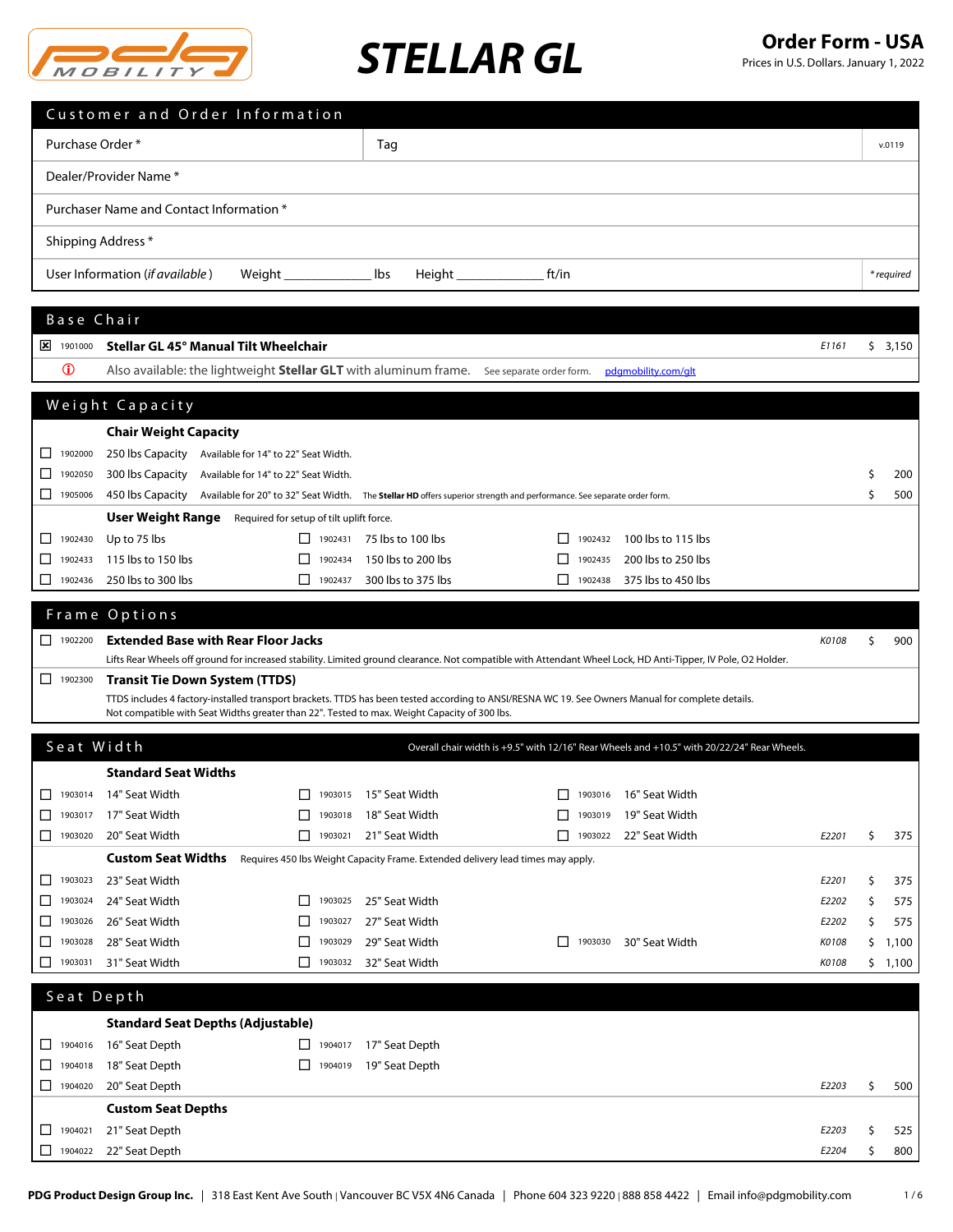

# STELLAR GL<br> **STELLAR GL** Prices in U.S. Dollars. January 1, 2022

|  | Prices in U.S. Dollars. January 1, 2022 |  |
|--|-----------------------------------------|--|
|--|-----------------------------------------|--|

|         |                    | Frame Color                                                                                                                                              |                                     |                                                                                         |                           |                         |       |    |     |
|---------|--------------------|----------------------------------------------------------------------------------------------------------------------------------------------------------|-------------------------------------|-----------------------------------------------------------------------------------------|---------------------------|-------------------------|-------|----|-----|
|         |                    | <b>PDG Premium Colors</b>                                                                                                                                |                                     |                                                                                         |                           |                         |       |    |     |
| ப       | 1905000            | <b>Tracer Red</b>                                                                                                                                        | 1905001<br>ΙI                       | Gloss Black Shimmer                                                                     | 1905002                   | Silver                  |       |    |     |
| ⊔       | 1905003            | <b>Fine Texture Black</b>                                                                                                                                | ⊔<br>1905004                        | Orange Fusion                                                                           | ப<br>1905005              | Karl's Imagination      |       |    |     |
| □       | 1905006            | <b>Blue Shimmer</b>                                                                                                                                      | □<br>1905007                        | Gloss White                                                                             | ப<br>1905008              | Dark Titanium           |       |    |     |
| ⊔       | 1905009            | Geyser Green                                                                                                                                             | 1905010<br>ΙI                       | Lollypop Blue                                                                           | ΙI<br>1905011             | Lollypop Red            |       |    |     |
| $\Box$  | 1905012            | <b>Bubble Gum Pink</b>                                                                                                                                   | ΙI<br>1905013                       | <b>Berry Purple</b>                                                                     | 1905014                   | Daffodil Yellow         |       |    |     |
| □       | 1905200            | <b>Custom Color</b> Contact PDG for specifications.                                                                                                      |                                     |                                                                                         |                           |                         |       | \$ | 300 |
|         |                    |                                                                                                                                                          |                                     |                                                                                         |                           |                         |       |    |     |
|         | Armrests           |                                                                                                                                                          |                                     |                                                                                         |                           |                         |       |    |     |
|         | 1906000            | <b>No Armrests</b>                                                                                                                                       |                                     |                                                                                         |                           |                         |       |    |     |
|         |                    | Single Post Height Adjustable Armrests                                                                                                                   |                                     |                                                                                         |                           |                         | E0973 | \$ | 295 |
|         | $\Box$ 1906111     | 8"-11" Range                                                                                                                                             | $\Box$ 1906114                      | 10"-14" Range                                                                           |                           |                         |       |    |     |
|         |                    | <b>Dual Post Height Adjustable Armrests</b>                                                                                                              |                                     |                                                                                         |                           |                         | E0973 | \$ | 295 |
|         | 1906211            | 8"-11" Range                                                                                                                                             |                                     | □ 1906214 10"-14" Range                                                                 |                           | □ 1906216 12"-16" Range |       |    |     |
|         |                    | <b>Fixed Height Armrests (12")</b>                                                                                                                       | Full Length Armpad only.            |                                                                                         |                           |                         |       |    |     |
|         | $\Box$ 1906100     | <b>Single Post</b>                                                                                                                                       | 1906200 Dual Post                   |                                                                                         |                           |                         |       |    |     |
|         |                    | <b>Armrest Height</b> If provided, Armrests will be set to this height by PDG. If left blank, the default setting will be used.                          |                                     |                                                                                         |                           |                         |       |    |     |
|         |                    | Seat Pan to top of Armrest:                                                                                                                              | ⋗                                   | Does not include height of Armpad                                                       |                           |                         |       |    |     |
|         |                    | Armrest Position Indicate preference for Armrest position. If left blank, the default setting will be used.                                              |                                     |                                                                                         |                           |                         |       |    |     |
|         |                    | In the interest of maintaining chair stabily and avoiding interferance with other chair functions, PDG may not be able to accommodate stated preference. |                                     |                                                                                         |                           |                         |       |    |     |
| □       | 1906401            | Rear                                                                                                                                                     | $\Box$ 1906402 Mid                  |                                                                                         | □ 1906403 Front           |                         |       |    |     |
|         |                    | Locking Flip-up                                                                                                                                          |                                     | Not recommended for users with excessive strength or tone.                              |                           |                         | E0973 | \$ | 295 |
|         |                    | Not compatible with Fold Down Back, Clothing Guards, Back Upholstery. Available with Full Length and Desk Length Armpads.                                |                                     |                                                                                         |                           |                         |       |    |     |
| ப<br>ΙI | 1906310<br>1906313 | Set at 10"                                                                                                                                               | $\Box$ 1906311 Set at 11"<br>$\Box$ |                                                                                         | $\Box$ 1906312 Set at 12" |                         |       |    |     |
|         |                    | Set at 13"                                                                                                                                               |                                     | 1906314 Set at 14"                                                                      |                           |                         |       |    |     |
|         |                    |                                                                                                                                                          |                                     |                                                                                         |                           |                         |       |    |     |
|         | Armpads            |                                                                                                                                                          |                                     |                                                                                         |                           |                         |       |    |     |
|         |                    | <b>Regular Armpads</b>                                                                                                                                   |                                     |                                                                                         |                           |                         |       |    |     |
|         | $\Box$ 1907100     | Desk Length - 2" x 10"                                                                                                                                   | П.                                  | 1907101 Full Length - 2" x 14"                                                          |                           |                         |       |    |     |
|         |                    | <b>Waterfall Armpads</b>                                                                                                                                 |                                     |                                                                                         |                           |                         |       | \$ | 115 |
|         | $\Box$ 1907105     | Desk Length - 2" x 10"                                                                                                                                   |                                     | $\Box$ 1907106 Full Length - 2" x 14"                                                   |                           |                         |       |    |     |
|         |                    |                                                                                                                                                          |                                     |                                                                                         |                           |                         |       |    | 200 |
|         | $\Box$ 1907110     | Wide Armpads May interfere with wheels in some tilt configurations.<br>Desk Length - 3" x 10"                                                            |                                     | $\Box$ 1907111 Full Length - 3" x 12"                                                   |                           |                         |       |    |     |
|         |                    | Gel Armpads May interfere with wheels in some tilt configurations.                                                                                       |                                     |                                                                                         |                           |                         |       | \$ | 135 |
|         | $\Box$ 1907120     | Full Length - 2" x 12"                                                                                                                                   |                                     | $\Box$ 1907121 Full Length - 3.5" x 12"                                                 |                           |                         |       |    |     |
|         |                    | <b>Contour Arm Trough with Hand Pad</b> May interfere with wheels in some tilt configurations.                                                           |                                     |                                                                                         |                           |                         | E2209 | \$ | 125 |
|         | $\Box$ 1907130     | Right (4.5" x 18")                                                                                                                                       | $\Box$ 1907131                      | Left (4.5" x 18")                                                                       |                           |                         |       |    |     |
|         |                    |                                                                                                                                                          |                                     |                                                                                         |                           |                         |       |    |     |
|         |                    | Armrest Options                                                                                                                                          |                                     |                                                                                         |                           |                         |       |    |     |
|         |                    | Armrest Wideners                                                                                                                                         |                                     | Move Armrests outward by 1" on each side. Do not increase seat size.                    |                           |                         |       |    |     |
| □       | 1907210            | For Single Post Armrests May cause tilt interference at lower Seat Height and/or Seat Depth settings.                                                    |                                     |                                                                                         |                           |                         |       | Ş  | 195 |
|         | 1907220            | For Dual Post Armrests Limits tilt. Not compatible with 20", 22", or 24" Rear Wheels, Clothing Guards.                                                   |                                     |                                                                                         |                           |                         |       | \$ | 375 |
|         |                    | <b>Clothing Guards</b> Not compatible with Flip-up Armrests, Armrest Wideners.                                                                           |                                     |                                                                                         |                           |                         |       |    |     |
| ◻       | 1907310            | For Single Post Armrests Available for 10"-14" Height range only.                                                                                        |                                     |                                                                                         |                           |                         |       | \$ | 110 |
| □.      | 1907320            | For Dual Post Armrests                                                                                                                                   |                                     |                                                                                         |                           |                         |       | \$ | 165 |
| ப       | 1907400            | <b>Armrest Extensions</b><br>3" Extension - Forward                                                                                                      |                                     | Not compatible with Flip-up or Single Post Armrests.<br>1907401 3" Extension - Rearward |                           |                         |       | \$ | 75  |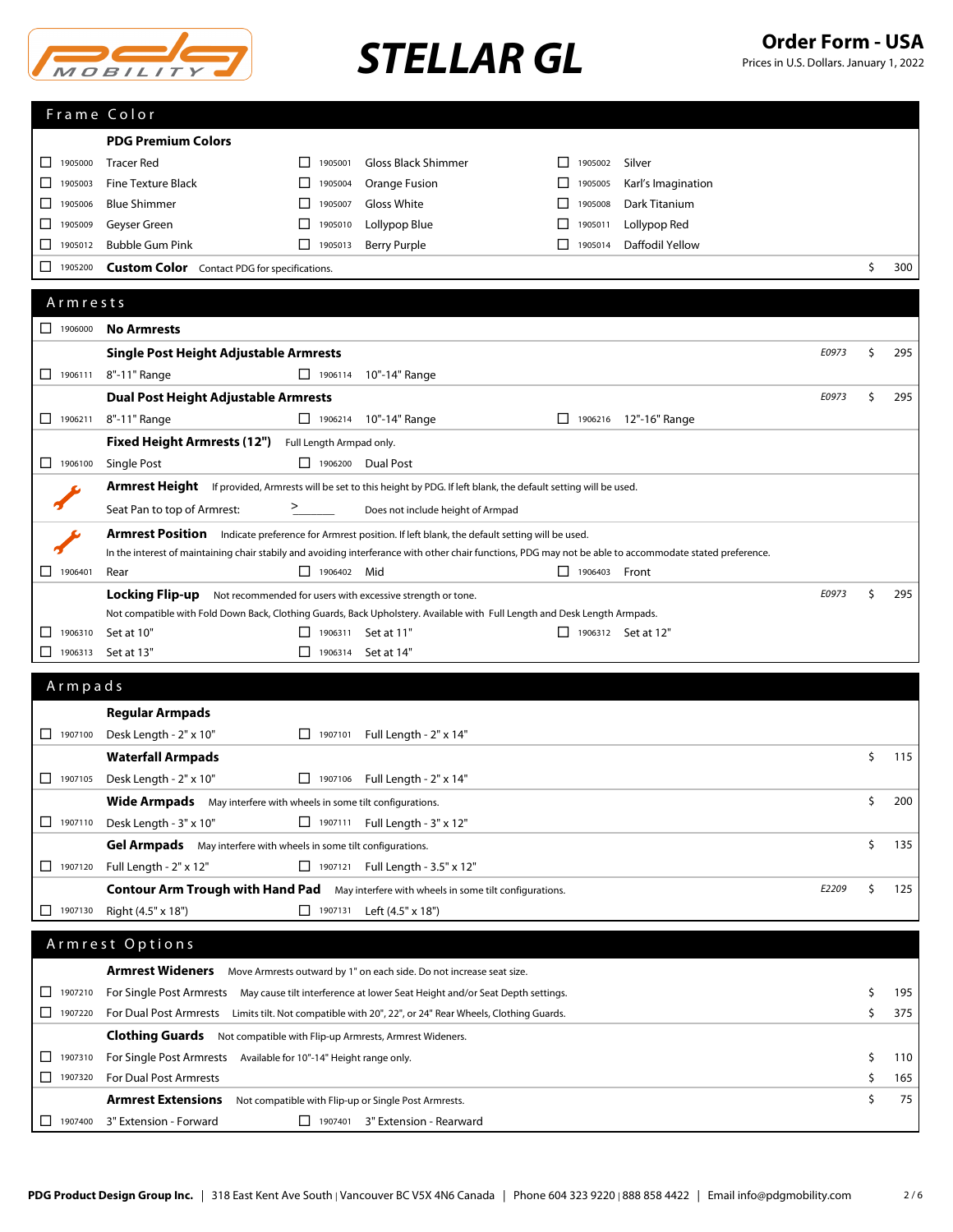

Prices in U.S. Dollars. January 1, 2022

### S e a t P a n

<sup>1908000</sup> **No Seat Pan**

<sup>1908001</sup> **Solid Aluminum Seat Pan** *E2231* \$ 135

### Seat Height

| ➤       | Don't<br>forget |                                                 |                                                                                               |     |        |                                                              |                  |                  |        |                                       |     |        |        |        |                  |        | Select desired Seat-to-Floor Height STF Height is adjustable within the range of the chosen Subframe Plate (Low/High). |               |    |     |
|---------|-----------------|-------------------------------------------------|-----------------------------------------------------------------------------------------------|-----|--------|--------------------------------------------------------------|------------------|------------------|--------|---------------------------------------|-----|--------|--------|--------|------------------|--------|------------------------------------------------------------------------------------------------------------------------|---------------|----|-----|
|         |                 |                                                 |                                                                                               |     |        | Low                                                          |                  |                  |        |                                       |     |        | High   |        |                  |        |                                                                                                                        |               |    |     |
|         |                 |                                                 | <b>RW</b>                                                                                     | 13" | 14"    | 15"                                                          | 16"              | 17"              | 18"    | <b>RW</b>                             | 15" | 16"    | 17"    | 18"    | 19"              | 20"    |                                                                                                                        |               |    |     |
|         |                 | Casters                                         | 12"                                                                                           | □   | □      | $\Box$                                                       | $\Box$           |                  |        | 12"                                   | □   | $\Box$ | □      | □      |                  |        |                                                                                                                        |               |    |     |
|         |                 |                                                 | 16"                                                                                           |     |        | $\Box$                                                       | □                | □                | $\Box$ | 16"                                   |     |        | $\Box$ | $\Box$ | □                | □      |                                                                                                                        |               |    |     |
|         |                 | తే                                              | 20"                                                                                           | □   | $\Box$ | $\Box$                                                       | □                |                  |        | 20"                                   | □   | $\Box$ | $\Box$ | $\Box$ |                  |        |                                                                                                                        |               |    |     |
|         |                 |                                                 | 22"<br>24"                                                                                    |     | $\Box$ | $\Box$                                                       | $\Box$<br>$\Box$ | $\Box$<br>$\Box$ | $\Box$ | 22"<br>24"                            |     | $\Box$ | $\Box$ | $\Box$ | $\Box$<br>$\Box$ |        |                                                                                                                        |               |    |     |
|         |                 |                                                 |                                                                                               |     |        | $\Box$                                                       |                  |                  |        |                                       |     |        | □      | $\Box$ |                  | $\Box$ |                                                                                                                        |               |    |     |
|         |                 |                                                 |                                                                                               |     |        | Low                                                          |                  |                  |        |                                       |     |        | High   |        |                  |        |                                                                                                                        |               |    |     |
|         |                 | Casters                                         | <b>RW</b>                                                                                     | 13" | 14"    | 15"                                                          | 16"              | 17"              | 18"    | <b>RW</b>                             | 15" | 16"    | 17"    | 18"    | 19"              | 20"    |                                                                                                                        |               |    |     |
|         |                 |                                                 | 16"                                                                                           |     |        | □                                                            | □                | □                | $\Box$ | 16"                                   |     |        | □      | $\Box$ | $\Box$           | $\Box$ |                                                                                                                        |               |    |     |
|         |                 | $\bar{5}$                                       | 24"                                                                                           |     |        | $\Box$                                                       | □                | □                | $\Box$ | 24"                                   |     |        | $\Box$ | □      | □                | $\Box$ |                                                                                                                        |               |    |     |
|         |                 |                                                 |                                                                                               |     |        |                                                              |                  |                  |        |                                       |     |        |        |        |                  |        |                                                                                                                        |               |    |     |
|         | Casters         |                                                 |                                                                                               |     |        |                                                              |                  |                  |        |                                       |     |        |        |        |                  |        |                                                                                                                        |               |    |     |
|         |                 |                                                 | <b>Urethane Casters</b>                                                                       |     |        | 8" Casters are compatible only with 16" and 24" Rear Wheels. |                  |                  |        |                                       |     |        |        |        |                  |        |                                                                                                                        |               |    |     |
| $\perp$ | 1911061         |                                                 | 6" x 1.25" Caster size                                                                        |     |        |                                                              |                  |                  |        | $\Box$ 1911081 8" x 1.25" Caster size |     |        |        |        |                  |        |                                                                                                                        |               |    |     |
| $\Box$  | 1911063         |                                                 | 6" x 1.50" Caster size                                                                        |     |        |                                                              |                  |                  |        |                                       |     |        |        |        |                  |        |                                                                                                                        |               | \$ | 85  |
|         | $\Box$ 1911084  |                                                 | 8" x 2.00" Caster size                                                                        |     |        |                                                              |                  |                  |        |                                       |     |        |        |        |                  |        |                                                                                                                        |               | Ŝ. | 135 |
|         |                 |                                                 | <b>Pneumatic Casters</b>                                                                      |     |        | 8" Casters are compatible only with 16" and 24" Rear Wheels. |                  |                  |        |                                       |     |        |        |        |                  |        |                                                                                                                        |               |    |     |
| П.      | 1911161         |                                                 | 6" x 1.25" Caster size                                                                        |     |        |                                                              |                  |                  |        |                                       |     |        |        |        |                  |        |                                                                                                                        | E2214 & E2215 | Ŝ. | 110 |
| П.      | 1911181         |                                                 | 8" x 1.25" Caster size                                                                        |     |        |                                                              |                  |                  |        |                                       |     |        |        |        |                  |        |                                                                                                                        | E2214 & E2215 | Ŝ. | 120 |
| П.      | 1911184         | 8" x 2.00" Caster size                          |                                                                                               |     |        |                                                              |                  |                  |        |                                       |     |        |        |        |                  |        |                                                                                                                        | E2214 & E2215 | Ŝ. | 150 |
|         | $\Box$ 1911260  | Frog Legs 6" x 1.50" Aluminum Soft-Roll Casters |                                                                                               |     |        |                                                              |                  |                  |        |                                       |     |        |        |        |                  |        |                                                                                                                        |               | \$ | 275 |
|         | $\Box$ 1911400  |                                                 | Frog Legs Suspenison Forks Not compatible with 12" Rear Wheels. Requires 6" Soft-Roll Caster. |     |        |                                                              |                  |                  |        |                                       |     |        |        |        |                  |        |                                                                                                                        | E1015         | Ŝ. | 595 |
| $\sim$  |                 | $341$ $1$                                       |                                                                                               |     |        |                                                              |                  |                  |        |                                       |     |        |        |        |                  |        |                                                                                                                        |               |    |     |

|              | Rear Wheels                     |                                                                                                                                                          |                         |                |               |           |
|--------------|---------------------------------|----------------------------------------------------------------------------------------------------------------------------------------------------------|-------------------------|----------------|---------------|-----------|
|              | <b>Composite Wheels</b>         |                                                                                                                                                          |                         |                |               |           |
| □<br>1912012 | 12" Wheel size                  | 16" Wheel size<br>П<br>1912016                                                                                                                           | $\mathbf{L}$<br>1912020 | 20" Wheel size |               |           |
| 1912022<br>⊔ | 22" Wheel size                  | 24" Wheel size<br>$\perp$<br>1912024                                                                                                                     |                         |                |               |           |
|              | <b>Spoke Wheels</b>             |                                                                                                                                                          |                         |                |               | \$<br>75  |
| 1912120<br>П | 20" Wheel size                  | 22" Wheel size<br>П.<br>1912122                                                                                                                          | 1912124<br>ΙI           | 24" Wheel size |               |           |
| □<br>1912224 | 24" Heavy Duty Spoke Wheels     |                                                                                                                                                          |                         |                |               | \$<br>350 |
|              | <b>Rear Wheel Position</b>      | Indicate Rear Wheel positioning preference. If left blank, the default setting will be used.                                                             |                         |                |               |           |
|              |                                 | In the interest of maintaining chair stabily and avoiding interferance with other chair functions, PDG may not be able to accommodate stated preference. |                         |                |               |           |
| 1912401<br>ப | Rear                            | П<br>1912402<br>Mid                                                                                                                                      | $\mathsf{L}$<br>1912403 | Front          |               |           |
| Axle Type    |                                 |                                                                                                                                                          |                         |                |               |           |
| П<br>1913000 | <b>Quick Release Rear Axles</b> |                                                                                                                                                          |                         |                |               |           |
| П<br>1913010 | <b>Fixed Rear Axles</b>         |                                                                                                                                                          |                         |                |               |           |
| Rear Tires   |                                 |                                                                                                                                                          |                         |                |               |           |
| □<br>1914000 | <b>Urethane Tires</b>           |                                                                                                                                                          |                         |                |               |           |
| □<br>1914010 | <b>Pneumatic Tires</b>          | May result in a finished Seat Height 1/2" greater than stated.                                                                                           |                         |                | E2211 & E2212 | \$<br>60  |

<sup>1914020</sup> **Pneumatic Tires with Flat-Free Inserts** May result in a finished Seat Height 1/2˝ greater than stated. Not available with Spoke Wheels. *E2211 & E2213* \$ 95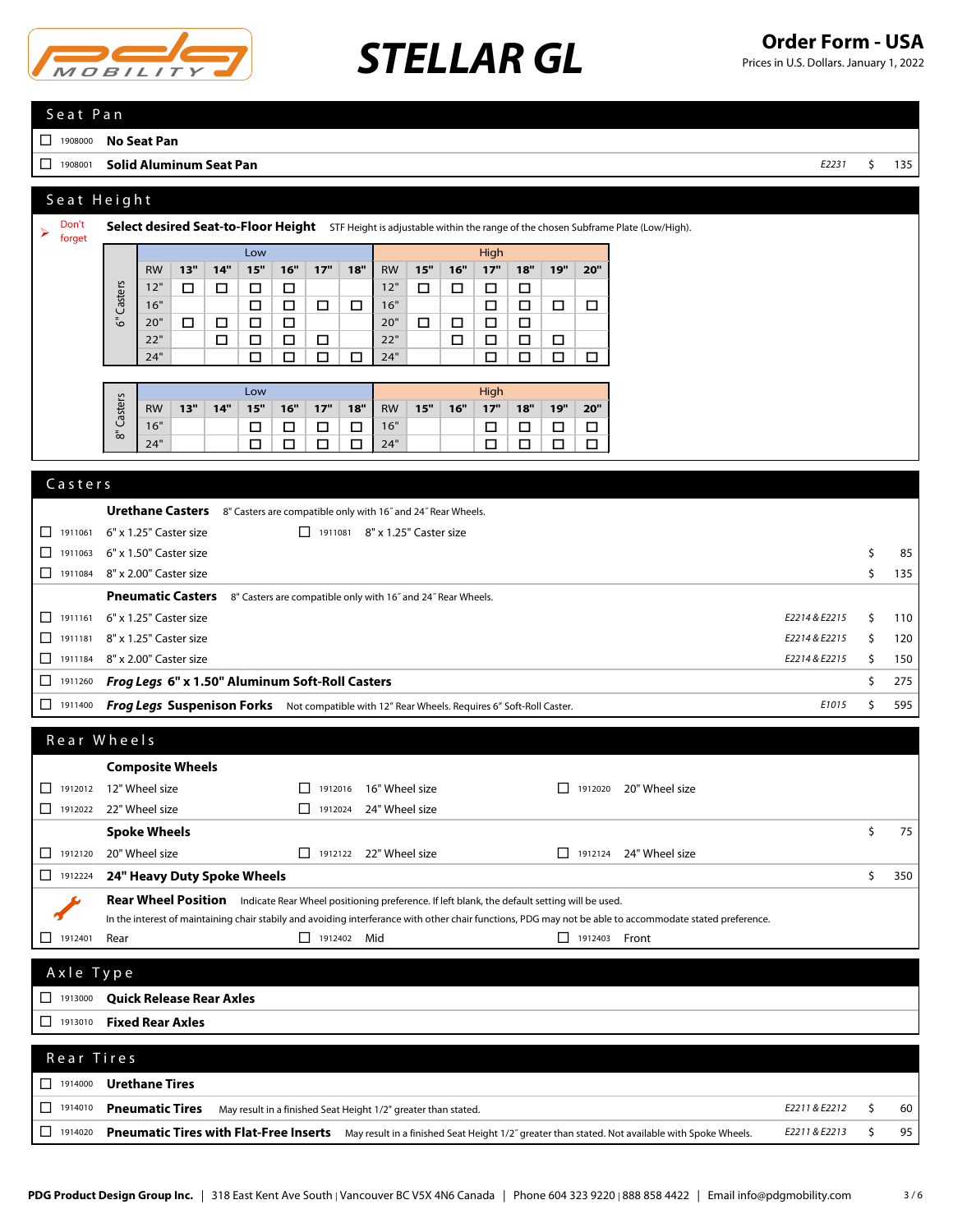

Prices in U.S. Dollars. January 1, 2022

| Handrims                | Handrims are only available with 20", 22", and 24" Rear Wheels.                                                                                                                             |             |
|-------------------------|---------------------------------------------------------------------------------------------------------------------------------------------------------------------------------------------|-------------|
| 1915000                 | <b>No Handrims</b>                                                                                                                                                                          |             |
| 1915010<br>□            | <b>Standard Aluminum Handrims</b>                                                                                                                                                           |             |
| 1915020<br>ப            | <b>Plastic Coated Handrims</b>                                                                                                                                                              | \$<br>150   |
|                         | Wheel Locks & Brakes                                                                                                                                                                        |             |
|                         | <b>User Wheel Locks</b>                                                                                                                                                                     |             |
| 1916010<br>$\mathsf{L}$ | Push to Lock<br>$\Box$ 1916020<br>Pull to Lock                                                                                                                                              |             |
| □<br>1916030            | <b>Attendant Wheel Locks (Push to Lock)</b>                                                                                                                                                 | \$<br>85    |
| 1916040<br>□            | User & Attendant Wheel Locks Available with 20", 22", or 24" Rear Wheels only. Not compatible with Drum Brakes.                                                                             | \$<br>125   |
| ш<br>1916300            | Drum Brakes Dual trigger activation (right/left side activated independently). Available with 20" Rear Wheels only.<br>E2228                                                                | \$<br>795   |
|                         |                                                                                                                                                                                             |             |
|                         | Wheel Lock Options                                                                                                                                                                          |             |
| $\Box$ 1916100          | Wheel Lock Extensions Not compatible with Attendant Wheel Lock.<br>E0961                                                                                                                    | \$<br>60    |
| $\Box$ 1916200          | <b>Hill Holders</b> Requires Pneumatic Rear Tires with Flat-Free Inserts.<br>E0974                                                                                                          | \$<br>450   |
|                         | Anti-Tippers                                                                                                                                                                                |             |
| <b>X</b> 1917010        | <b>Rear Anti-Tippers</b><br>E0971<br>Required Safety Option.                                                                                                                                | \$<br>75    |
| 1917020<br>⊔            | <b>Front Anti-Tippers</b><br>E0971                                                                                                                                                          | \$<br>795   |
| $\Box$ 1917030          | <b>Heavy Duty Rear Anti-Tipper</b><br>E0971                                                                                                                                                 | \$<br>895   |
|                         | Provides additional rearward stability for users with excessive movement. Not compatible with Attendant Wheel Locks, IV Pole, O2 Holder.                                                    |             |
| Back Posts              |                                                                                                                                                                                             |             |
|                         | <b>Back Post Style</b>                                                                                                                                                                      |             |
| $\Box$ 1918010          | Push Bar Back<br>$\Box$ 1918020<br>Cane Handle Back Seat Widths of 14"-22" only. Not compatible with Headrest Mounting Plate.                                                               |             |
|                         | Back Post Height Measured from the Seat Pan to the Handle.                                                                                                                                  |             |
| $\Box$ 1918425          | Short (22")<br>$\Box$ 1918431 Tall (25")                                                                                                                                                    |             |
|                         | <b>Seat to Back Angle</b>                                                                                                                                                                   |             |
| 1919090<br>⊔            | Set at 90°<br>$\Box$ 1919098<br>Set at 98°<br>$\perp$<br>1919106 Set at 106°                                                                                                                |             |
| 1919114<br>⊔            | Set at 114°<br>$\Box$ 1919122<br>Set at 122°                                                                                                                                                |             |
|                         | Back Options                                                                                                                                                                                |             |
|                         | Angle/Height Adjustable Push Bar Handle Not compatible with Headrest Mounting Plate or Cane Handle Back.                                                                                    | \$<br>150   |
| $\Box$ 1919010          | <b>Button on Outside</b><br>$\Box$ 1919011<br>Button on Inside                                                                                                                              |             |
| □<br>1919210            | E0966<br><b>10" Backrest Extension</b><br>Requires the Angle/Height Adjustable Push Bar Handle.                                                                                             | \$<br>150   |
| □<br>1919212            | <b>Headrest Mounting Plate</b>                                                                                                                                                              | \$<br>95    |
| 1919220<br>ப            | Not compatible with Backrest Extension, Angle/Height Adjustable Push Bar, Cane Handle Back. Not required if mounting to a solid Back.<br>Fold Down Back Not compatible with Reclining Back. |             |
| 1919230<br>ப            | <b>Spring Back Suspension</b> Not compatible with Reclining Back.                                                                                                                           | \$<br>105   |
| □<br>1919240            | <b>Seating Dynamics Dynamic Rocker Back Interface</b><br>K0108                                                                                                                              | \$<br>2,995 |
|                         | Not compatible with Fold Down Back, Spring Back Suspension, 30° Recline, Cane Handle, Standard Upholstery.                                                                                  |             |
|                         | Finished Back Post Height is 4" taller than selected Back Post Height.                                                                                                                      |             |
|                         | Back Upholstery                                                                                                                                                                             |             |
| 1920000                 | <b>No Back Upholstery</b>                                                                                                                                                                   |             |
|                         | <b>Standard Upholstery</b><br>E2611/E2612<br>Not available with Cane Handle Back.                                                                                                           | \$<br>195   |
| 1920418<br>ப            | $\Box$ 1920424<br>Short (18" Height)<br>Regular (21" Height)<br>Tall (24" Height)<br>1920421                                                                                                |             |
|                         | See next page for more options >                                                                                                                                                            |             |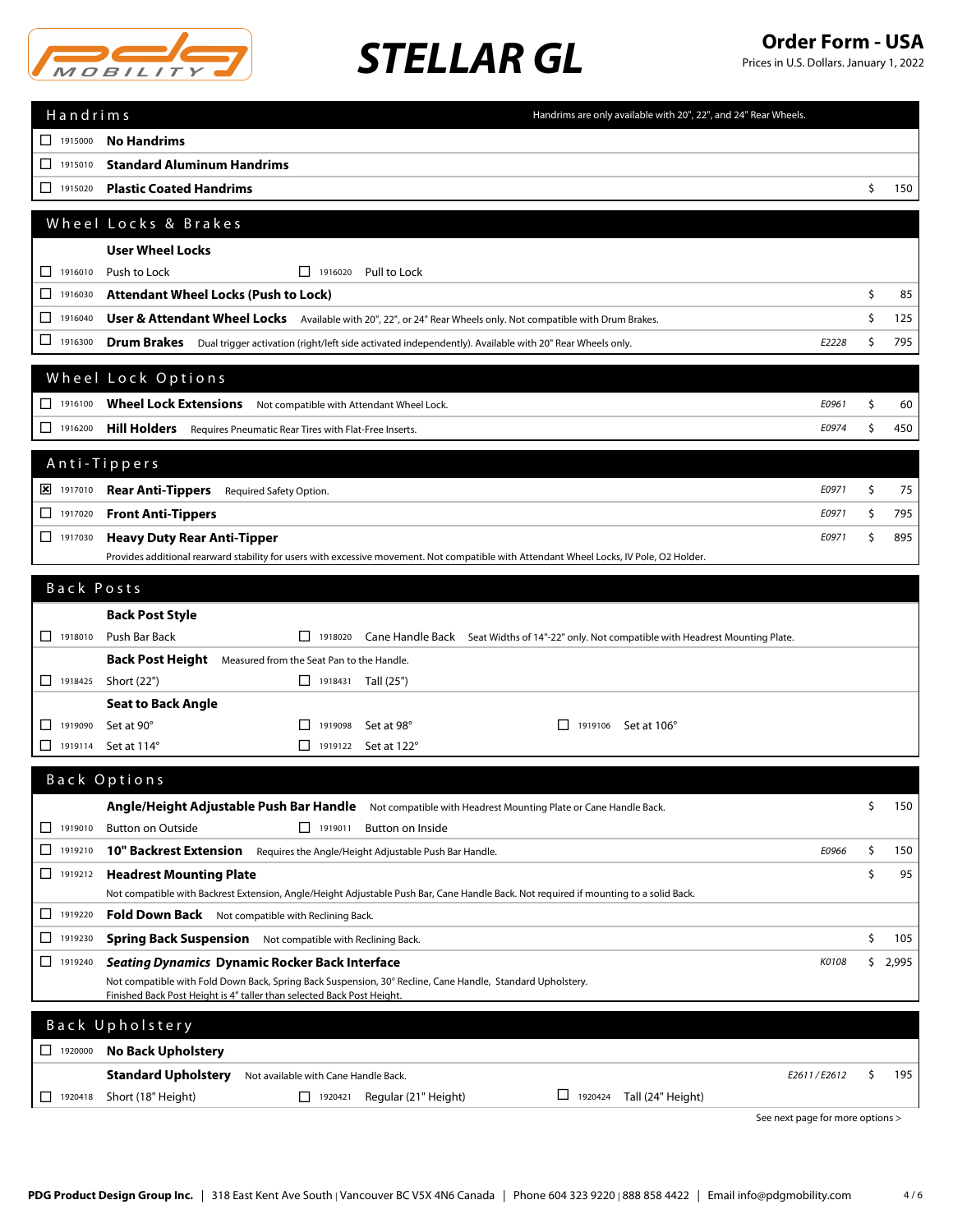

Prices in U.S. Dollars. January 1, 2022

|                | Tension Adjustable Upholstery Height of Upholstery is 16". Not available with Cane Handle Back.                                                                                             |             |        |       |
|----------------|---------------------------------------------------------------------------------------------------------------------------------------------------------------------------------------------|-------------|--------|-------|
| □<br>1920450   | For 14" to 22" Seat Width                                                                                                                                                                   | E2611/E2612 | \$     | 295   |
| $\Box$ 1920451 | For 24" to 32" Seath Width                                                                                                                                                                  | E2611/E2612 | \$     | 375   |
|                | <b>Position of Upholstery</b><br>Select the desired position of the top of the Upholstery relative to the Seat Pan.                                                                         |             |        |       |
|                | 22" Back Post<br>25" Back Post                                                                                                                                                              |             |        |       |
|                | 18"<br>19"<br>20"<br>21"<br>22"<br>25"<br>17"<br>19"<br>20"<br>21"<br>22"<br>17"<br>23"<br>24"<br>18"<br><b>Style</b><br>Style                                                              | 23"         | 24"    | 25"   |
|                | Short<br>Short<br>□<br>□<br>□<br>□<br>□<br>□<br>□<br>□<br>□<br>□<br>□<br>□                                                                                                                  | □           | □      | □     |
|                | Regular<br>□<br>$\Box$<br>□<br>Regular<br>□<br>□<br>□                                                                                                                                       | $\Box$      | $\Box$ | □     |
|                | <b>Tension Adj</b><br>□<br>□<br>□<br>□<br>Tall                                                                                                                                              | □           | □      | □     |
|                | <b>Tension Adj</b><br>□<br>□<br>□<br>□                                                                                                                                                      | □           | □      | □     |
|                |                                                                                                                                                                                             |             |        |       |
|                | Tilt Activation                                                                                                                                                                             |             |        |       |
|                | <b>Attendant Tilt only</b><br>Select trigger mounting location below. Chairs with 450 lbs Weight Capacity require two tilt triggers (L and R) for tilt activation.                          |             |        |       |
| 1923011        | <b>Right Back Post</b><br>1923012 Left Back Post                                                                                                                                            |             |        |       |
|                | User Tilt only<br>Not available on widths greater than 22". Full Length Arm Pads only. Select trigger mounting location below.                                                              |             | \$     | 100   |
| $\Box$ 1923021 | <b>Right Armrest</b><br>1923022 Left Armrest                                                                                                                                                |             |        |       |
|                | Attendant & User Tilt<br>Not available on widths greater than 22". Full Length Arm Pads only. Select trigger mounting locations below.                                                      |             | \$     | 195   |
| 1923031<br>ப   | <b>Right Back Post</b><br>$\Box$ 1923032<br>Left Back Post                                                                                                                                  |             |        |       |
| □<br>1923041   | <b>Right Armrest</b><br>$\boxed{\phantom{1}}$ 1923042<br>Left Armrest                                                                                                                       |             |        |       |
| □<br>1923110   | <b>Tilt Trigger Extension</b>                                                                                                                                                               |             | \$     | 50    |
|                |                                                                                                                                                                                             |             |        |       |
| ◻<br>1923400   | Power Tilt 250 lbs Weight Capacity. 45° tilt range. Includes 2 batteries for off-chair charging. pdgmobility.com/power-tilt                                                                 | E1002       | \$     | 2,295 |
|                | Minimum Seat Width is 16". Power Tilt is compatible with either O2 Holder or IV Pole on the same chair, not both.                                                                           |             |        |       |
|                | Installed on Right side<br>Installed on Left side<br>Toggle Switch<br>$\boxed{\phantom{1}}$ 1923421<br>1923422                                                                              |             |        |       |
|                | $\Box$ 1923432<br><b>Button Switch</b><br>$\Box$<br>Installed on Right side<br>Installed on Left side<br>1923431                                                                            |             |        |       |
|                | Stealth Egg Switch<br>$\Box$<br>Not installed<br>1923440                                                                                                                                    |             |        |       |
|                | Optional for Egg Switch:<br>$\Box$ 1923445<br>Swing Away Mounting Hardware<br>Not compatible with all Headrest makes and models.                                                            | E1028       | \$     | 625   |
|                | Specify Headrest to be used:<br>Tilt Limit                                                                                                                                                  |             |        |       |
|                | Optional. If no tilt limit is selected, the full tilt range will be available.                                                                                                              |             |        |       |
| $\Box$ 1923220 | Set at 20°<br>$\Box$ 1923230 Set at 30°<br>$\Box$ 1923240 Set at 40°                                                                                                                        |             |        |       |
| Recline        |                                                                                                                                                                                             |             |        |       |
| $\Box$ 1923310 |                                                                                                                                                                                             |             | \$     | 895   |
|                | <b>Reclining Backrest (Manual)</b><br>30° maximum recline. Not compatible with Backrest Extension, Cane Handle Back, Spring Back Suspension, Fold Down Back, Tension Adjustable Upholstery. |             |        |       |
|                | Finished Back Post Height is 3" taller than selected Back Post Height.                                                                                                                      |             |        |       |
|                |                                                                                                                                                                                             |             |        |       |
|                | Front Rigging                                                                                                                                                                               |             |        |       |
|                | <b>No Front Rigging</b><br>1925001 Sector Blocks only                                                                                                                                       |             |        |       |
|                | Easy-Out <sup>™</sup> Front Rigging<br>Effortless insertion and removal. No Hanger Bracket remains on frame. pdgmobility.com/easy-out                                                       |             |        |       |
| 1925410<br>□   | Fixed 70°                                                                                                                                                                                   |             | S      | 95    |
| 1925420        | Universal Angle Adjustable (0°-110°)<br>Set at angle: $\geq$<br>(use increments of 10°)                                                                                                     |             | \$     | 295   |
|                | Adjust angle by loosening one bolt. Tool-free leg-length adjustment. Front Rigging can interfere with casters in the 90-110° settings.                                                      |             |        |       |
|                | <b>Swing Away Front Rigging</b><br>Legacy Design. Not compatible with Easy-Out.                                                                                                             |             |        |       |
| 1925130<br>ப   | $\Box$ 1925140 Swing Away 70°<br>Swing Away 60°                                                                                                                                             |             |        |       |
| □<br>1925200   | Swing Away Elevating Legrests Includes Calf Pads.                                                                                                                                           | E0990       | S      | 375   |
| 1925300<br>⊔   | 1" Offset Hangers for Swing Away                                                                                                                                                            |             | \$     | 75    |
| 1925110<br>ப   | Standard Plug In 70° Front Rigging<br>Legacy Design. Not compatible with Easy-Out.                                                                                                          |             |        |       |
|                |                                                                                                                                                                                             |             |        |       |
| Footplates     |                                                                                                                                                                                             |             |        |       |
| $\Box$ 1926010 | <b>Composite Footplates</b>                                                                                                                                                                 |             |        |       |
|                |                                                                                                                                                                                             |             |        |       |
| 1926020        | Aluminum Angle Adjustable Footplates                                                                                                                                                        | K0040       | \$     | 165   |

See next page for more options >